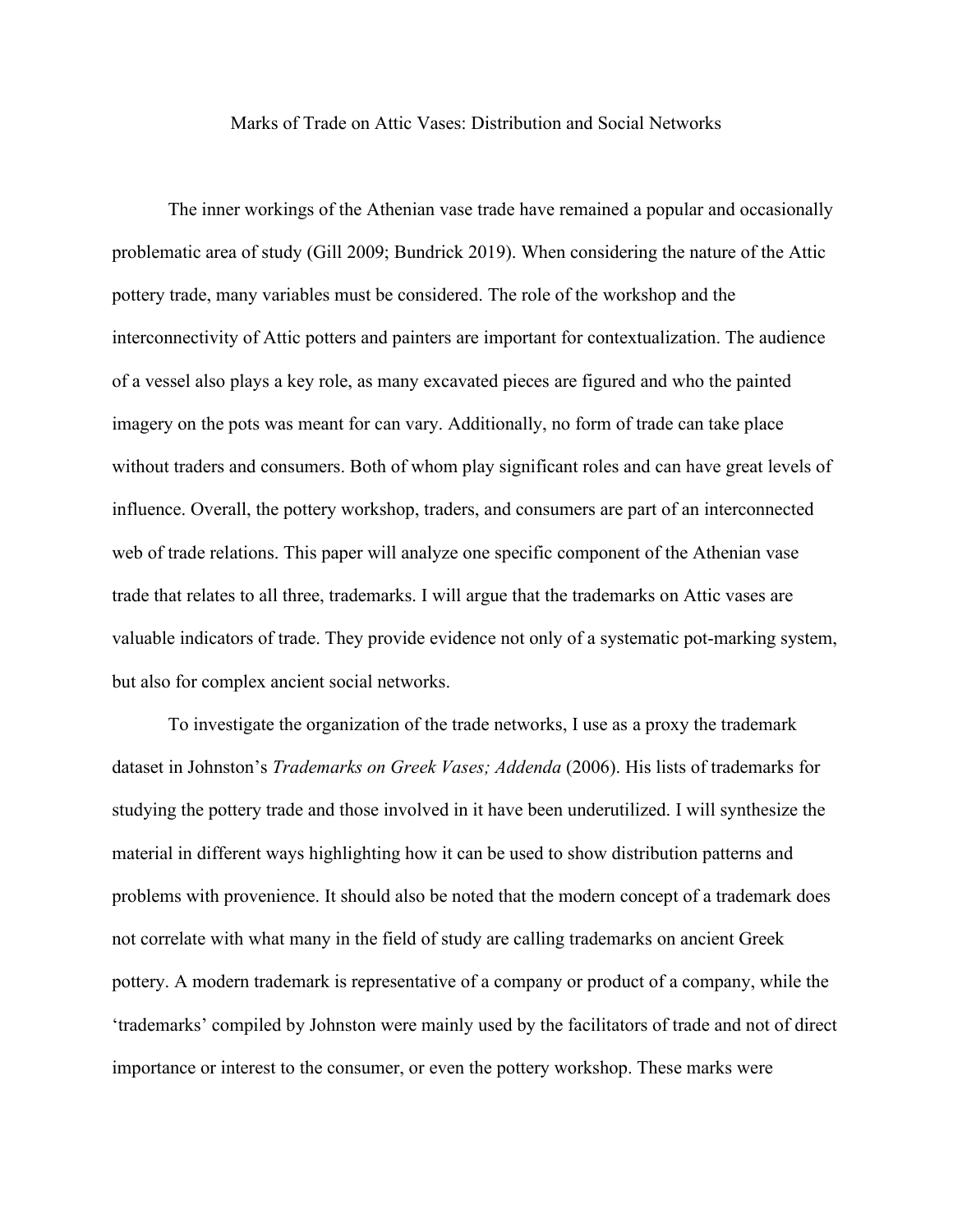identifiers for the traders and part of a pot-marking system (Johnston 1974, 138). The findspot data for ancient Greek pottery is largely the result of biased excavations and the negative impacts of the art market (Johnston 2006, 6-14; Bundrick 2019, 25-27). The findspot data for trademarks is equally problematic (von Bothmer 1981; Gill 2009). Bias is evident through the data being more numerous for Etruscan and Italic locations, sites which were the preference for many past studies and looting.

The second aim of this paper is to highlight how trademarks have contributed to larger discussions on ancient trade networks and how they connected consumers and workshops. I will apply social network analysis (SNA) to the dataset derived from Johnston's corpus of marks, so new insights can be gained on the trading patterns, networks of trade, and the interconnections of traders to pottery workshops and a broad and geographically varied consumer base. The value of SNA has become broadly recognized and resulted in news ways to analyze large and complex datasets in archaeology and ancient history (Cline 2012; Mills 2017). When contrasted with the recent work on the connections between Athenian potters' communities (Hasaki and Cline 2020), the production and trading of Attic pottery can be seen as an interconnected web of social networks and cultivated relationships. A renewed study of previously underutilized trademarks on Attic pottery can elucidate matters of excavation bias and provenience, and can enhance our understandings of Mediterranean networks of trade.

## Bibliography

Bundrick, S. D. 2019. *Athens, Etruria, and the Many Lives of Greek Figured Pottery*. University of Wisconsin Press.